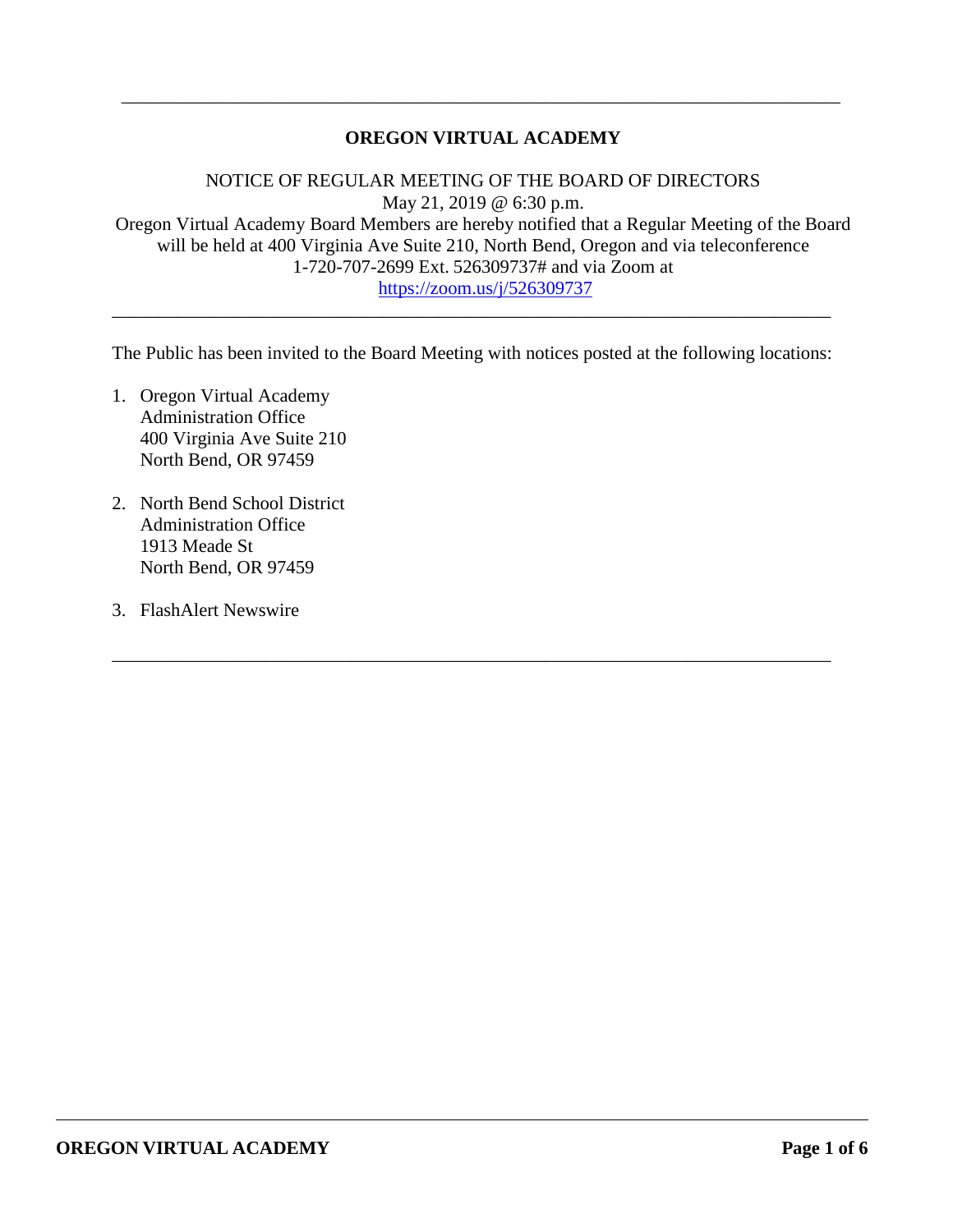### **AGENDA REGULAR MEETING AGENDA**

### **BOARD OF DIRECTORS OREGON VIRTUAL ACADEMY**

**Tuesday, May 21st , 2019 6:30 p.m.** ORVA Office 400 Virginia Ave Suite 210 North Bend, OR 97459

# **INSTRUCTIONS FOR PRESENTATIONS TO THE BOARD BY PARENTS AND CITIZENS**

The Oregon Virtual Academy welcomes your participation at the School's Board meetings. The purpose of a public meeting of the Board of Directors is to conduct the affairs of the School in public. We are pleased that you are in attendance and hope that you will visit these meetings often. Your participation assures us of continuing community interest in our School. To assist you in the ease of speaking/participating in our meetings, the following guidelines are provided.

- 1. Agendas are available to all audience members at the door to the meeting or by requesting the agenda from School Officials (541-751-8060).
- 2. The "Public Comment" portion is set aside for members of the audience to raise issues that are not specifically on the agenda. These presentations are limited to three (3) minutes and total time allotted to non-agenda items will not exceed fifteen (15) minutes. The Board may give direction to staff to respond to your concern or you may be offered the option of returning with a citizen-requested item.
- 3. When addressing the Board, speakers are requested to stand, to state their name and address, and to adhere to the time limits set forth.
- 4. Citizens may request that a topic related to school business be placed on a future agenda by submitting a written request at least seventy-two (72) hours in advance of any regular meeting. Once such an item is properly placed on the agenda, the Board can respond, interact, and act upon the item.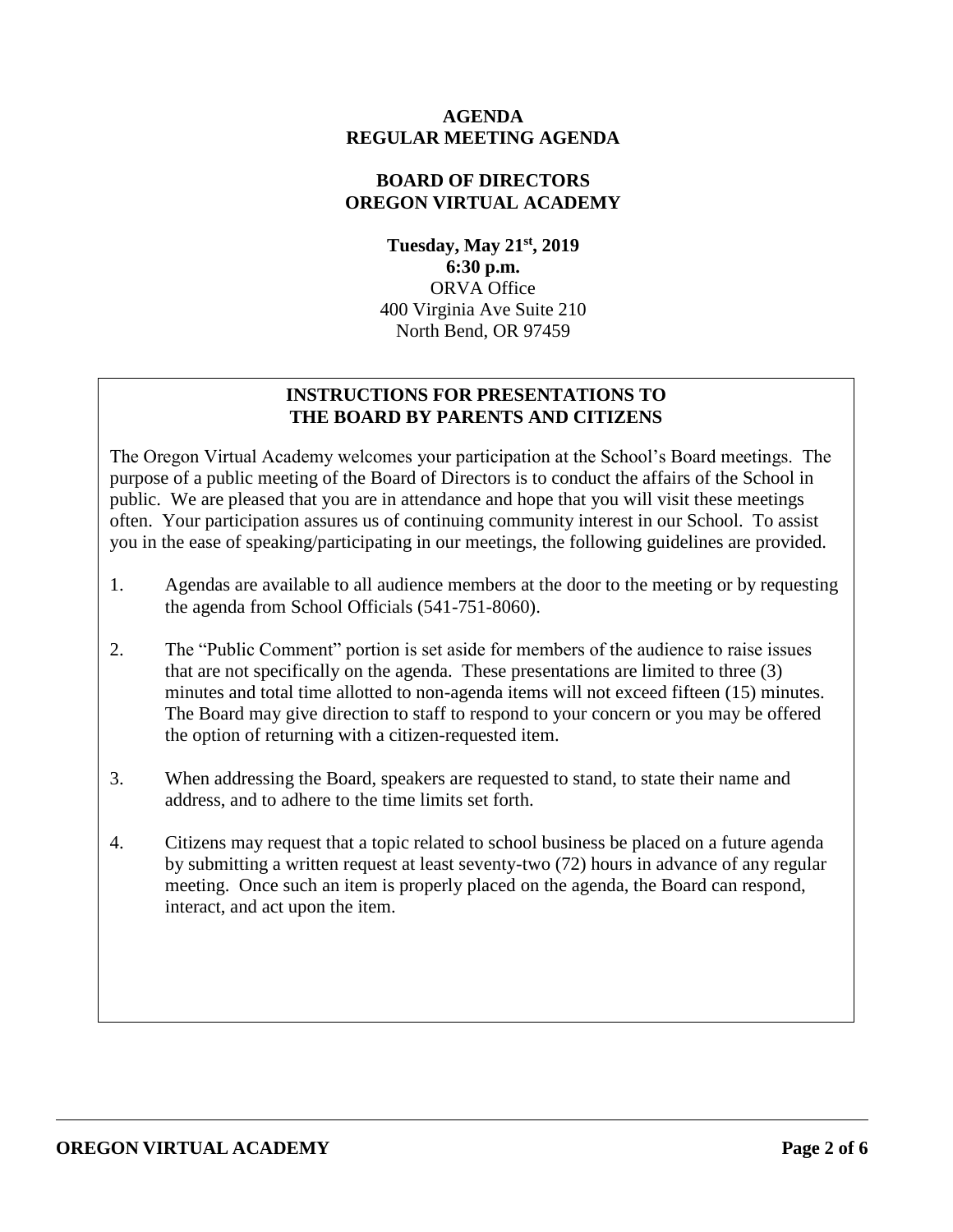### **I. PRELIMINARY**

**A.** CALL TO ORDER

Meeting was called to order by the Board Chair at 6:30 P.M.

**B.** Roll Call

| <b>Member</b>          | Title         | Term      | <b>Present</b> | <b>Absent</b> | <b>In</b> | Out |
|------------------------|---------------|-----------|----------------|---------------|-----------|-----|
| Mr. Paul Tannahill     | Member        | 2015-2018 | Λ              |               |           |     |
| Mr. Michael Herndon    | Treasurer     | 2015-2018 |                |               |           |     |
| Vacant                 | Member        | 2016-2019 |                |               |           |     |
| Mr. Steven Isaacs      | Member        | 2016-2019 |                |               |           |     |
| Mr. Brian Bray         | Chairman      | 2016-2019 | X              |               |           |     |
| Mr. Barry Jahn         | Vice Chairman | 2017-2020 | X              |               |           |     |
| Mr. Bryan Hatzenbihler | Member        | 2017-2020 |                |               |           |     |

### **II. COMMUNICATIONS**

**A.** PUBLIC COMMENTS:

No individual comment shall be for more than three (3) minutes and the total time for this purpose shall not exceed fifteen (15) minutes. Board members may respond to comments however no action can be taken. The Board may give direction to staff following comment.

- **B.** BOARD/STAFF DISCUSSION
	- 1. School Informational Reports
		- a. School Metrics/Historical Reports: ORVA Metrics-Steve Werlein, HOS
		- b. School Leadership Report: Steve Werlein, HOS/ORVA Administration and staff.
		- c. Health Insurance Updates: C. Perrette, HR Coordinator/S. Werlein, HOS.
- *Mr. Werlein gives an overview of school updates. See full report here.*

#### *Mr. Coba gave a legislative update.*

*Ms. Perrette gave an overview of the new insurance options. See full report here.*

- 2. Board of Directors Discussion:
	- a. Project Tracking Updates B. Jahn, Board Vice-Chair

#### *Mr. Jahn gave an update on the Project Tracking Sheet. See updates here:*

b.Committee Updates

i) Finance Committee – M. Herndon, Board Treasurer

*Mr. Herndon shares that later in the finance section the budget will be presented. The budget was not done in the new account structure. Won't be able to see a complete accurate budget for next year until various factors have been resolved. The final budget will be in the new accounting structure. Mr. Herndon shares that the account structure project will start to be implemented and the board will start seeing reports reflecting the information as well.*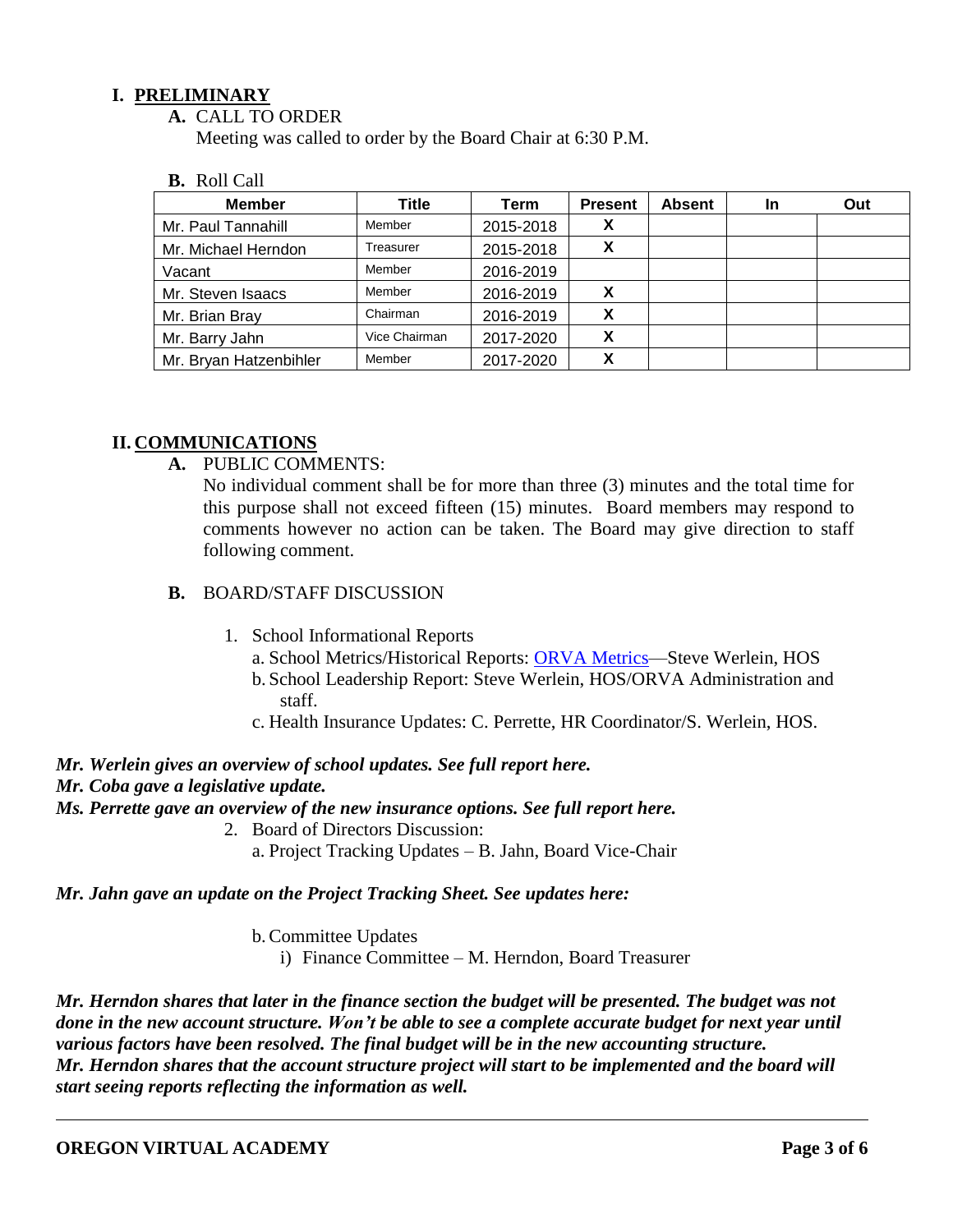ii) The ORVA Town Hall – B. Jahn, Board Vice-Chair/S. Werlein, HOS

*Mr. Jahn shares that the staff discussed what the town hall committee topics will be. Possibly making the topics more specific based on what staff want to discuss.* 

iii) Professional Services Committee – B. Bray, Board Chair

*Mr. Herndon shares that Will Lewis will participate in the review of the budget in the upcoming meetings.* 

*Mr. Bray shares that Laurie Ellis works for ODE and coordinates regional meetings for CTE. Mr. Bray reached out to find out what the best way to find out what the opportunities are with in business and industry.*

iv) Policy Committee – M. Herndon, Board Treasurer

*Mr. Herndon asks if we have submitted to OSBA that shows we have adopted the policies. All policies were not adopted. An action will be added to the next months agenda to adopt all policies.* 

3. Finance Reports:

a.Review of Financial Packet (through April 2019) - M. Herndon, Board Treasurer and C. Chun-Hoon, Finance Director (to follow)

*Mr. Chun-Hoon give an update on the financial report through April 2019. See full report here. Mr. Herndon shares the new accounting system that K12 will be transitioning to. Will allow for a more streamlined process.*

b.Credit Card Charges (through April 2019) - M. Caldwell, Office Manager

*Ms. Caldwell shares the current credit card charges. See full report here.* 

## **III. CONSENT AGENDA ITEMS**

All matters listed under the consent agenda are considered by the Board to be routine and will be approved/enacted by the Board in one motion in the form listed below. Unless specifically requested by a Board member for further discussion or removed from the agenda, there will be no discussion of these items prior to the Board votes on them. The Head of School recommends approval of all consent agenda items.

- **A.** ITEMS FOR APPROVAL
	- 1. Previous Meeting Minutes a. April  $16<sup>th</sup>$ , 2019
	- 2. K12 Invoice Payment
	- 3. New Hires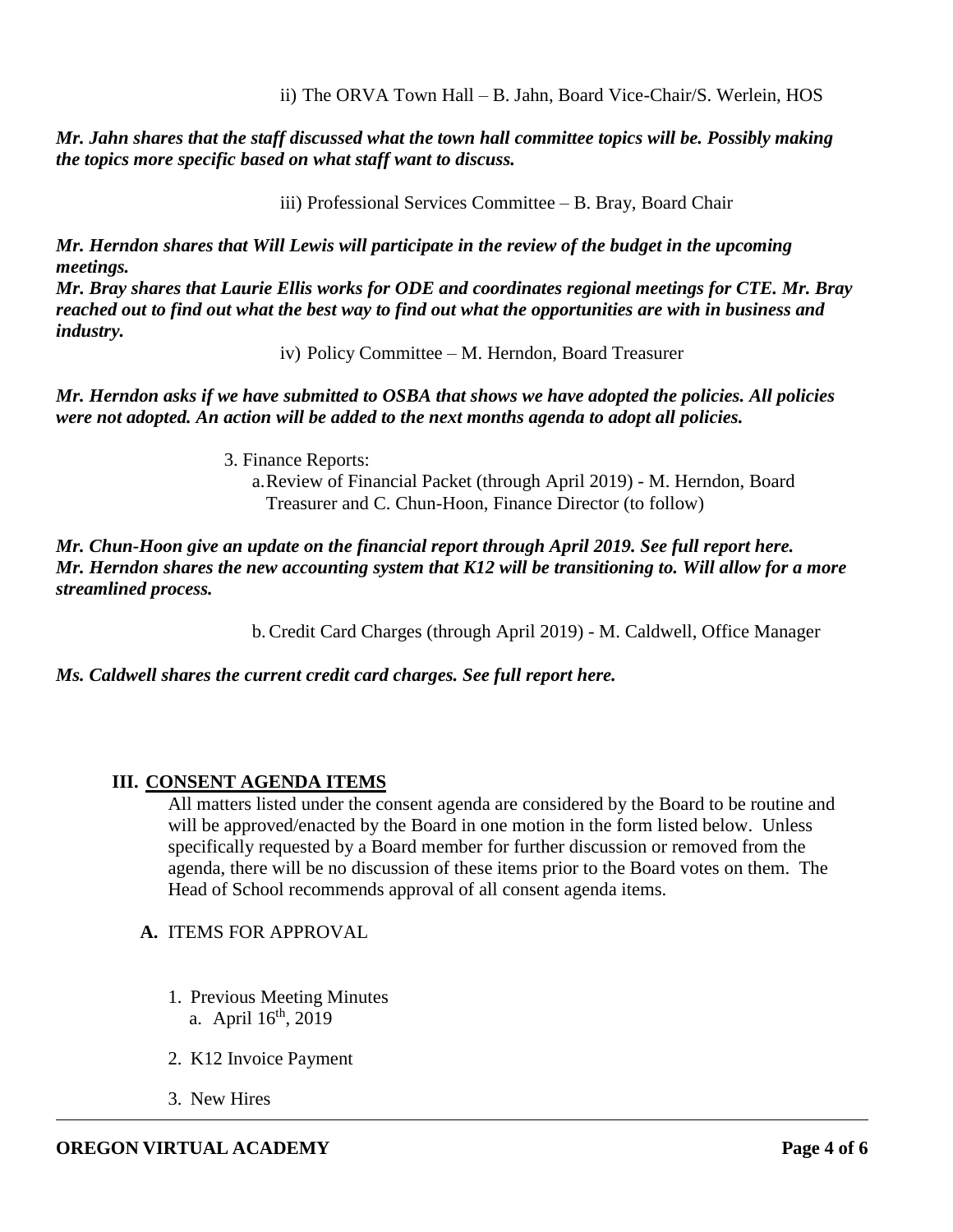#### a. Cheylin Jaukkuri, Family Resource Coordinator

*Mr. Bray requests that the K12 invoice payment is broken out of the consent agenda and acted on as its own item.*

*Mr. Jahn moved to approve the consent agenda items. Mr. Tannahill seconded the motion. All were in favor with none opposed. The motion carried.* 

# **IV. ACTION ITEMS**

### **A.** IV-BDRPT-01\_5-21-19

Discussion and possible action on proposed heath plans for 2020.

| <b>Member</b>          | <b>Motion</b> | Aye            | <b>No</b>         | <b>Abstain</b> | <b>Absent</b> |
|------------------------|---------------|----------------|-------------------|----------------|---------------|
| Mr. Paul Tannahill     |               |                |                   |                |               |
| Mr. Michael Herndon    |               |                |                   |                |               |
| Vacant                 |               |                |                   |                |               |
| Mr. Steven Isaacs      |               |                |                   |                |               |
| Mr. Brian Bray         |               |                |                   |                |               |
| Mr. Barry Jahn         |               |                |                   |                |               |
| Mr. Bryan Hatzenbihler |               |                |                   |                |               |
|                        |               |                |                   | Tabled         |               |
| Motion                 | Carried ()    | Not Carried () | Vote, (A) (N)(Ab) | (X)            |               |

### *Mr. Herndon moved to table the item. Mr. Jahn seconded the motion. All were in favor with none opposed. The motion carried.*

### **B.** IV-BDRPT-02\_5-21-19

Discussion and possible action on budget items including but not limited to salary schedule.

| <b>Member</b>          | <b>Motion</b> | Aye            | <b>No</b>         | <b>Abstain</b> | <b>Absent</b> |
|------------------------|---------------|----------------|-------------------|----------------|---------------|
| Mr. Paul Tannahill     |               |                |                   |                |               |
| Mr. Michael Herndon    |               |                |                   |                |               |
| Vacant                 |               |                |                   |                |               |
| Mr. Steven Isaacs      |               |                |                   |                |               |
| Mr. Brian Bray         |               |                |                   |                |               |
| Mr. Barry Jahn         |               |                |                   |                |               |
| Mr. Bryan Hatzenbihler |               |                |                   |                |               |
|                        |               |                |                   | Tabled         |               |
| Motion                 | Carried ()    | Not Carried () | Vote, (A) (N)(Ab) | (X)            |               |

*Mr. Herndon moved to table the item. Mr. Jahn seconded the motion. All were in favor with none opposed. The motion carried.*